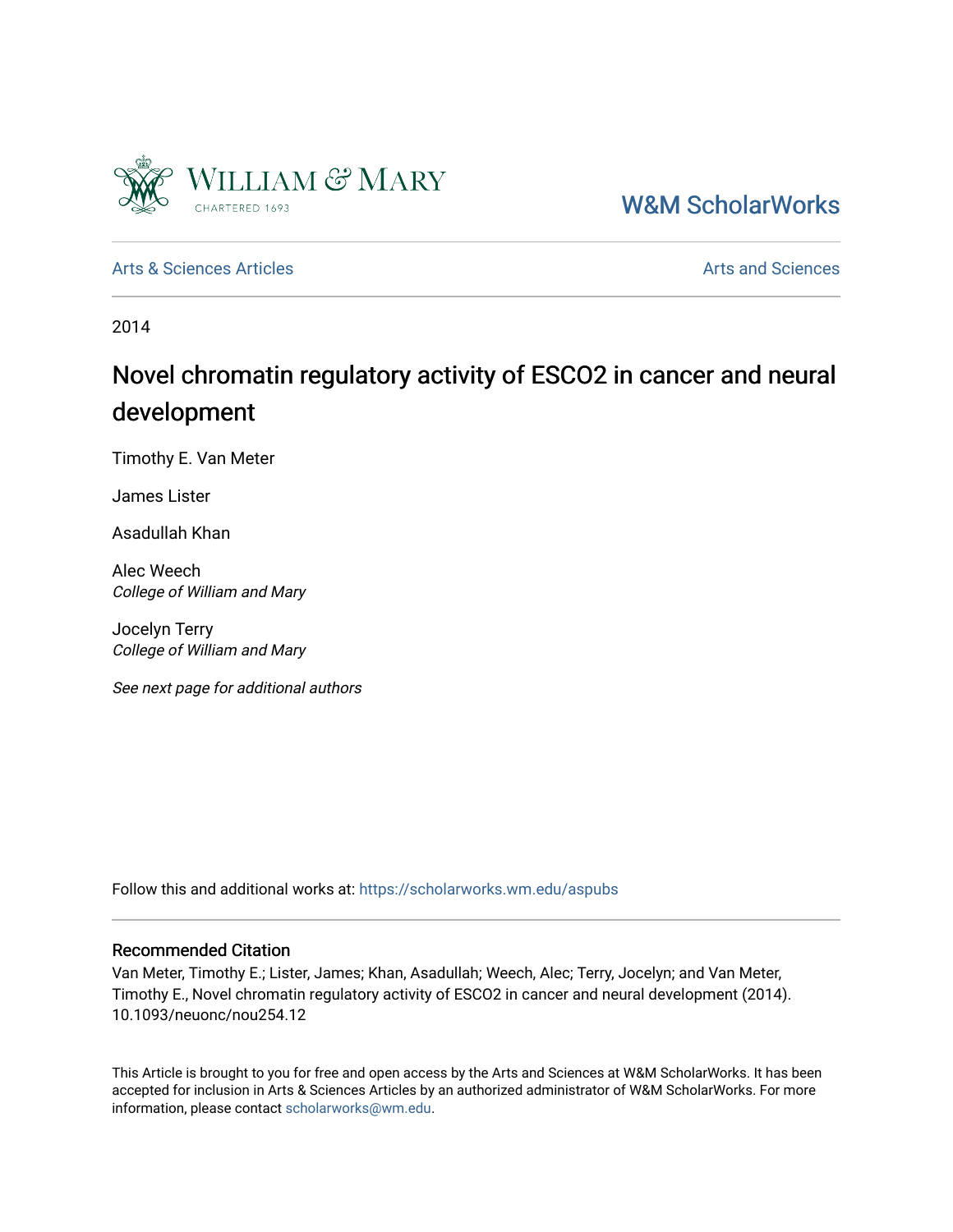### Authors

Timothy E. Van Meter, James Lister, Asadullah Khan, Alec Weech, Jocelyn Terry, and Timothy E. Van Meter